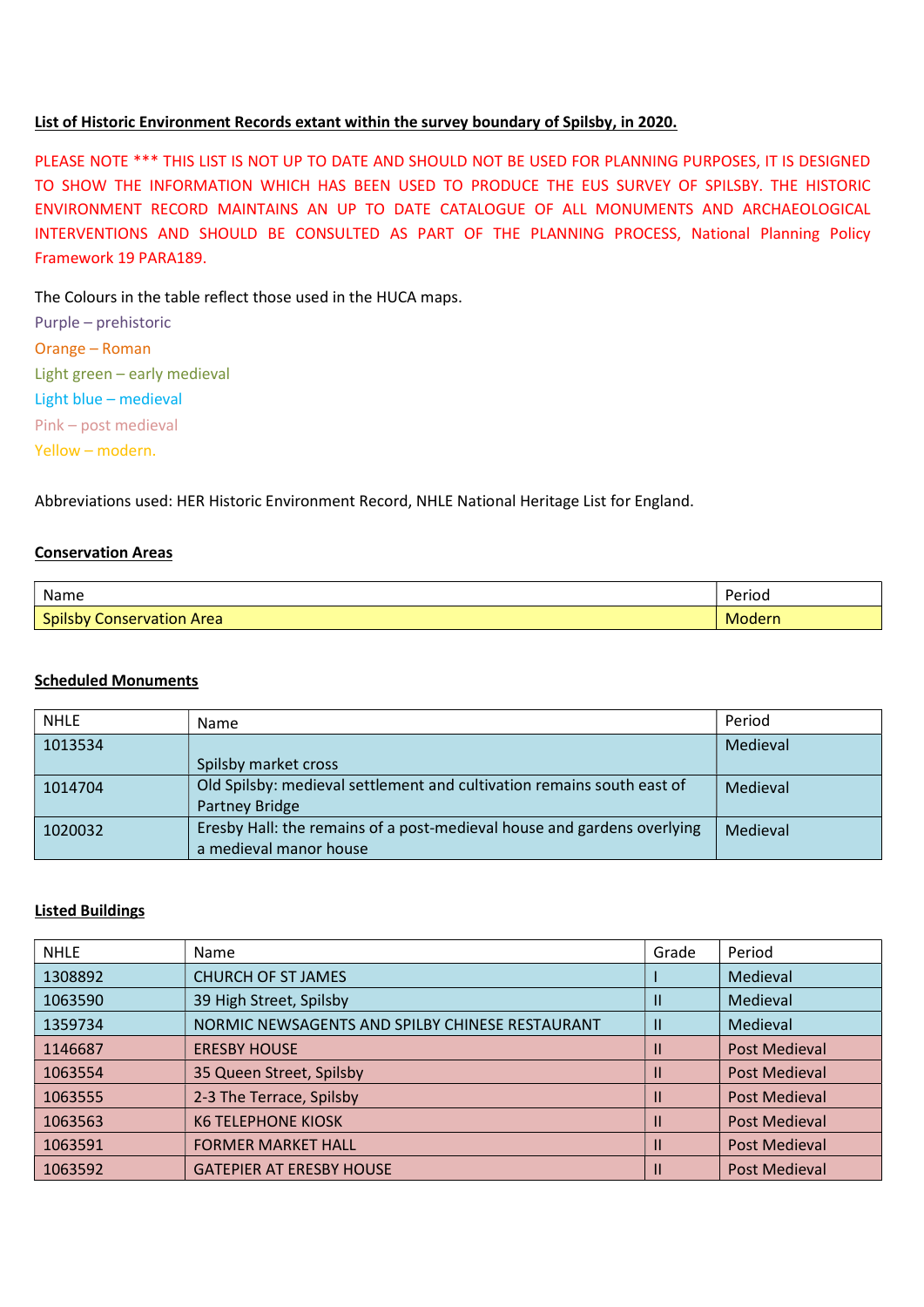| 1063593 | <b>MODENS BAKERY</b>                       | Ш             | <b>Post Medieval</b> |
|---------|--------------------------------------------|---------------|----------------------|
| 1063551 | SPILSBY METHODIST CHURCH                   | $\mathbf{II}$ | <b>Post Medieval</b> |
| 1063552 | 26-28 Market Street, Spilsby               | Ш             | <b>Post Medieval</b> |
| 1063553 | 2-4 Queen Street, Spilsby                  | $\mathbf{H}$  | <b>Post Medieval</b> |
| 1063586 | 10 Church Street, Spilsby                  | $\mathbf{H}$  | <b>Post Medieval</b> |
| 1063587 | <b>SPILSBY THEATRE</b>                     | $\mathbf{H}$  | <b>Post Medieval</b> |
| 1063588 | <b>THE VICARAGE</b>                        | $\mathbf{H}$  | <b>Post Medieval</b> |
| 1063589 | 31 Halton Road, Spilsby                    | $\mathbf{H}$  | <b>Post Medieval</b> |
| 1146608 | <b>NUMBER 14 AND RAILINGS</b>              | Ш             | <b>Post Medieval</b> |
| 1146652 | THE WHITE HART HOTEL                       | $\mathbf{H}$  | <b>Post Medieval</b> |
| 1146681 | <b>WILSONS</b>                             | $\mathbf{H}$  | <b>Post Medieval</b> |
| 1146706 | <b>STATUE OF SIR JOHN FRANKLIN</b>         | $\mathbf{H}$  | <b>Post Medieval</b> |
| 1146719 | <b>NELSON BUTT</b>                         | $\mathbf{H}$  | <b>Post Medieval</b> |
| 1146730 | 18-22 Market Street, Spilsby               | Ш             | <b>Post Medieval</b> |
| 1308869 | 3 Halton Road, Spilsby                     | $\mathbf{H}$  | <b>Post Medieval</b> |
| 1308871 | <b>EJTONG</b>                              | $\mathbf{II}$ | <b>Post Medieval</b> |
| 1308873 | 47-49 High Street, Spilsby                 | Ш             | <b>Post Medieval</b> |
| 1308883 | KING EDWARD VI GRAMMAR SCHOOL AND RAILINGS | $\mathbf{H}$  | <b>Post Medieval</b> |
| 1308920 | 8 Church Street, Spilsby                   | $\mathbf{H}$  | <b>Post Medieval</b> |
| 1359717 | 30 Market Street, Spilsby                  | $\mathbf{H}$  | <b>Post Medieval</b> |
| 1359731 | <b>NUMBER 12 AND RAILINGS</b>              | $\mathbf{H}$  | <b>Post Medieval</b> |
| 1359732 | 1 Halton Road, Spilsby                     | $\mathbf{H}$  | <b>Post Medieval</b> |
| 1359733 | THE BEEHIVE                                | $\mathbf{H}$  | <b>Post Medieval</b> |
| 1359735 | <b>BUTTERCROSS</b>                         | $\mathbf{H}$  | <b>Post Medieval</b> |
| 1359754 | 24 Market Street, Spilsby                  | Ш             | <b>Post Medieval</b> |

# Non-designated heritage assets

|               |                                               | <b>Type</b>     |                                  |
|---------------|-----------------------------------------------|-----------------|----------------------------------|
| <b>HER ID</b> | <b>Name</b>                                   |                 | Period                           |
|               | A Bronze Age socketed axehead found near      | <b>FINDSPOT</b> |                                  |
| MLI42137      | Spilsby                                       |                 | Late Bronze Age                  |
|               |                                               | <b>FINDSPOT</b> | <b>Early Neolithic to Middle</b> |
| MLI108379     | Neolithic to Bronze Age find(s) from Spilsby. |                 | <b>Bronze Age</b>                |
|               |                                               | <b>FINDSPOT</b> | Late Neolithic to Middle         |
| MLI108380     | Neolithic to Bronze Age find(s) from Spilsby. |                 | <b>Bronze Age</b>                |
|               |                                               | <b>FINDSPOT</b> | <b>Early Neolithic to Middle</b> |
| MLI108381     | Neolithic to Bronze Age find(s) from Spilsby. |                 | <b>Bronze Age</b>                |
|               |                                               | <b>FINDSPOT</b> | Early Neolithic to Late          |
| MLI108382     | Neolithic to Bronze Age find(s) from Spilsby. |                 | <b>Bronze Age</b>                |
|               |                                               | <b>FINDSPOT</b> | Early Neolithic to Late          |
| MLI108383     | Neolithic to Bronze Age find(s) from Spilsby. |                 | <b>Bronze Age</b>                |
|               | Neolithic to Later Prehistoric find(s) from   | <b>FINDSPOT</b> | Early Neolithic to Late          |
| MLI108522     | Spilsby.                                      |                 | <b>Neolithic</b>                 |
|               | Neolithic-Early Bronze Age Palaeochannel,     | <b>NATURAL</b>  | Early Neolithic to Early         |
| MLI84770      | Partney                                       |                 | <b>Bronze Age</b>                |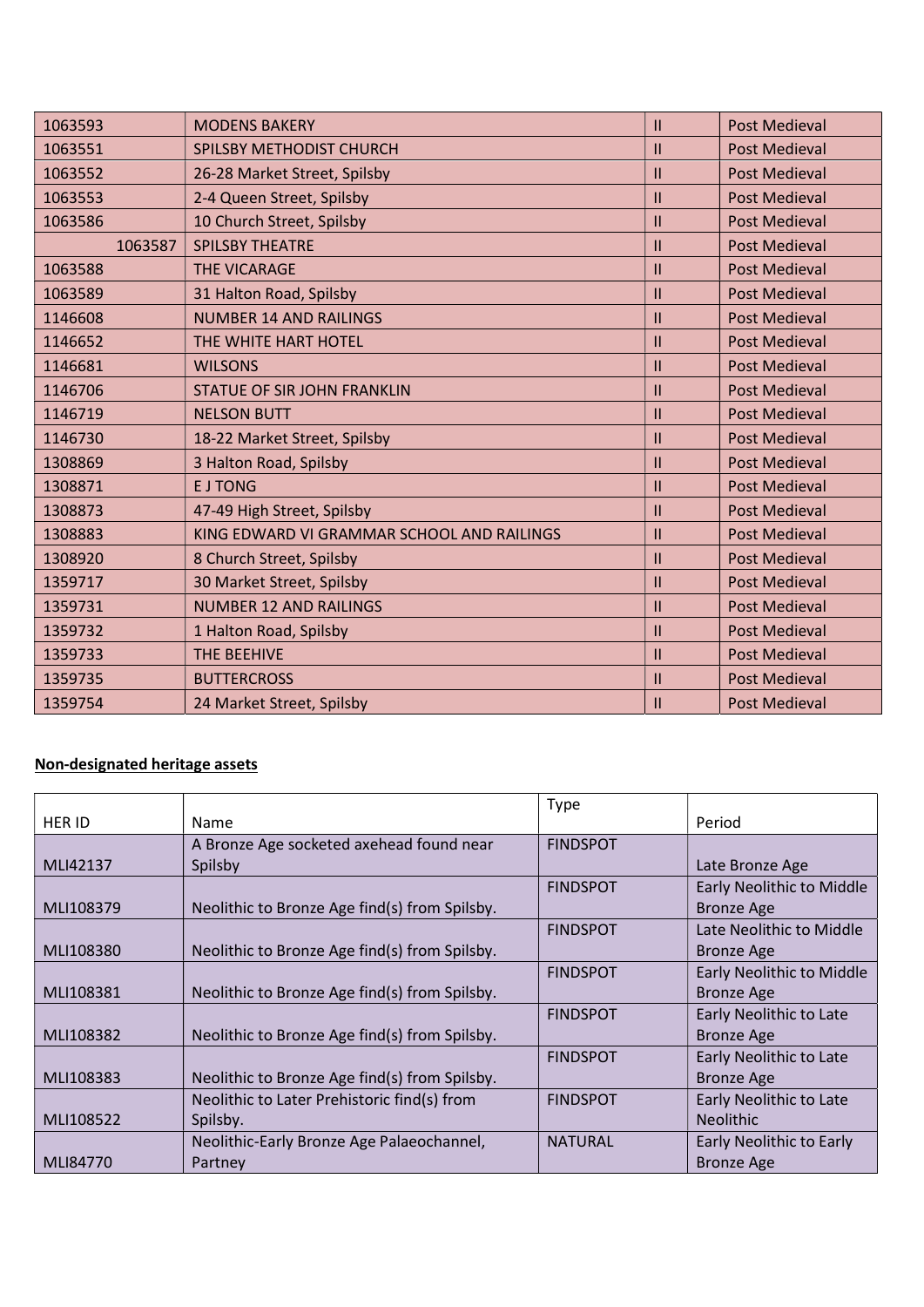|          |                                                        | <b>FEATURE</b>          |                                |
|----------|--------------------------------------------------------|-------------------------|--------------------------------|
|          |                                                        | ROUND BARROW,           |                                |
|          |                                                        | <b>RING DITCH</b>       |                                |
| MLI43214 | <b>CROPMARK BARROW</b>                                 |                         | <b>Bronze Age</b>              |
|          |                                                        | ROUND BARROW,           |                                |
| MLI43215 | <b>CROPMARK BARROW</b>                                 | <b>RING DITCH</b>       | <b>Bronze Age</b>              |
|          |                                                        | <b>ENCLOSURE, HUT</b>   |                                |
|          |                                                        | CIRCLE,                 |                                |
|          |                                                        | <b>BOUNDARY</b>         |                                |
| MLI43208 | PREHISTORIC CROPMARKS                                  | <b>ROAD</b>             | Iron Age                       |
| MLI42148 | ROUTE OF POSSIBLE ROMAN ROAD                           |                         | Roman                          |
|          |                                                        | <b>MANOR HOUSE,</b>     |                                |
|          | Site of Eresby Hall, a medieval manor house,           | MOAT, WALL              | <b>Early Medieval/Dark Age</b> |
| MLI43577 | Spilsby                                                | <b>DESERTED</b>         | to Post Medieval               |
|          |                                                        | <b>SETTLEMENT</b>       |                                |
| MLI42131 | POSSIBLE DMV SITE, SPILSBY                             |                         | Medieval                       |
|          |                                                        | <b>DESERTED</b>         |                                |
|          |                                                        | SETTLEMENT,             |                                |
|          |                                                        | SETTLEMENT,             |                                |
|          |                                                        | <b>RIDGE AND</b>        |                                |
| MLI43163 | OLD SPILSBY DESERTED MEDIEVAL VILLAGE                  | <b>FURROW</b>           | Medieval                       |
|          |                                                        | FIELD SYSTEM,           |                                |
|          |                                                        | <b>RIDGE AND</b>        |                                |
|          |                                                        | FURROW,                 |                                |
| MLI43204 | FIELD SYSTEM ASSOCIATED WITH OLD SPILSBY<br><b>DMV</b> | <b>BOUNDARY</b>         | Medieval                       |
|          |                                                        | <b>BOUNDARY,</b>        |                                |
|          |                                                        | <b>TRACKWAY</b>         |                                |
| MLI43209 | MEDIEVAL CROPMARKS                                     |                         | Medieval                       |
| MLI43221 | <b>MOAT CROPMARK</b>                                   | MOAT, MOAT              | Medieval                       |
|          |                                                        | <b>RIDGE AND</b>        |                                |
|          |                                                        | <b>FURROW</b>           |                                |
| MLI85164 | Medieval earthwork ridge and furrow, Hundleby          |                         | Medieval                       |
|          |                                                        | <b>RIDGE AND</b>        |                                |
| MLI43207 | Ridge and Furrow, Spilsby                              | <b>FURROW</b>           | Medieval                       |
|          |                                                        | CHURCH,                 |                                |
|          |                                                        | CHURCHYARD              |                                |
| MLI42141 | St James' church and churchyard, Spilsby               | <b>TIMBER FRAMED</b>    | <b>Medieval to Modern</b>      |
|          |                                                        | <b>BUILDING, HOUSE,</b> |                                |
|          |                                                        | <b>SHOP</b>             |                                |
| MLI43219 | 39 High Street, Spilsby                                |                         | <b>Medieval to Modern</b>      |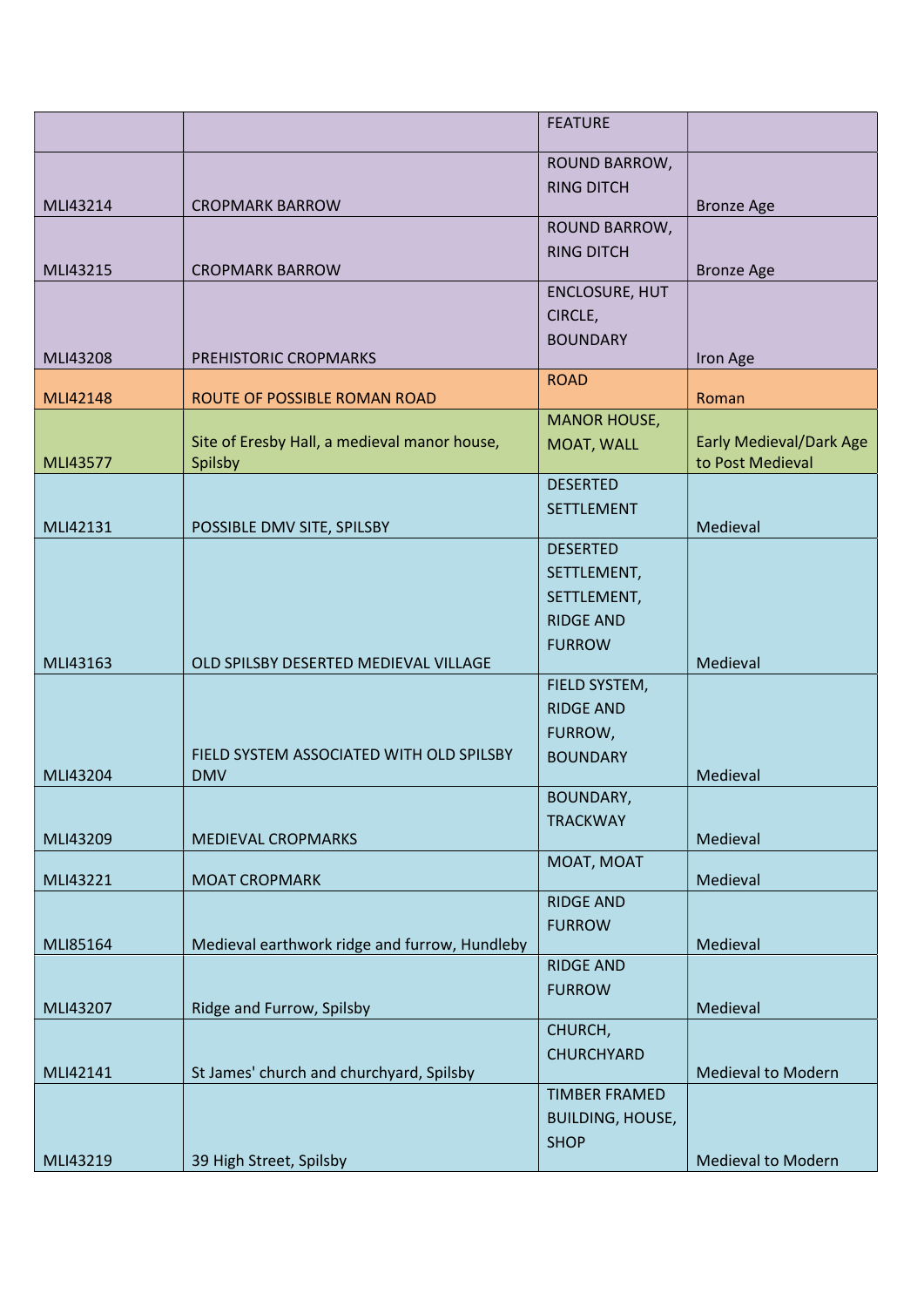|           |                                                  | FIELD SYSTEM,          |                           |
|-----------|--------------------------------------------------|------------------------|---------------------------|
|           |                                                  | <b>RIDGE AND</b>       |                           |
|           |                                                  | FURROW,                |                           |
|           |                                                  | HOLLOW, POND,          |                           |
|           |                                                  | <b>BANK</b>            |                           |
|           |                                                  | (EARTHWORK),           |                           |
|           |                                                  | <b>PLOUGH</b>          |                           |
|           |                                                  |                        |                           |
| MLI43206  | <b>RIDGE AND FURROW</b>                          | <b>HEADLAND</b>        | <b>Medieval to Modern</b> |
|           |                                                  | HOUSE, SHOP            |                           |
| MLI91574  | 20-22 High Street with 1 Market Place, Spilsby   |                        | <b>Medieval to Modern</b> |
|           |                                                  | POTTERY KILN,          |                           |
|           |                                                  | <b>ARTEFACT</b>        |                           |
|           | Possible post-medieval kiln site, Church Street, | <b>SCATTER</b>         | <b>Medieval to Post</b>   |
| MLI85655  | Spilsby                                          |                        | Medieval                  |
|           |                                                  | <b>FINDSPOT</b>        |                           |
| MLI42132  | MONEY BOX FOUND IN SPILSBY                       |                        | Medieval                  |
|           |                                                  | <b>FINDSPOT</b>        |                           |
| MLI42937  | MEDIEVAL JETTON FOUND SE OF SPILSBY              |                        | Medieval                  |
|           |                                                  | <b>CROSS</b>           |                           |
| MLI43623  | Market Cross, Spilsby                            |                        | Medieval                  |
|           |                                                  | <b>FINDSPOT</b>        |                           |
| MLI106115 | Medieval find(s) from Spilsby.                   |                        | Medieval                  |
| MLI106116 | Medieval find(s) from Spilsby.                   | <b>FINDSPOT</b>        | Medieval                  |
|           |                                                  | <b>FINDSPOT</b>        | <b>Medieval to Post</b>   |
| MLI107699 | Medieval to Post Medieval find(s) from Spilsby.  |                        | Medieval                  |
|           |                                                  | <b>FINDSPOT</b>        | <b>Medieval to Post</b>   |
| MLI107700 | Medieval to Post Medieval find(s) from Spilsby.  |                        | Medieval                  |
|           |                                                  | <b>FINDSPOT</b>        |                           |
| MLI110724 | Post Medieval find(s) from Spilsby.              |                        | <b>Post Medieval</b>      |
|           |                                                  | <b>FINDSPOT</b>        |                           |
| MLI110727 | Post Medieval find(s) from Spilsby.              |                        | <b>Post Medieval</b>      |
|           |                                                  | <b>FINDSPOT</b>        |                           |
| MLI110728 | Post Medieval find(s) from Spilsby.              |                        | <b>Post Medieval</b>      |
| MLI110729 | Post Medieval find(s) from Spilsby.              | <b>FINDSPOT</b>        | <b>Post Medieval</b>      |
|           | Post-medieval Finds, 17-19 Reynard Street,       | <b>FINDSPOT</b>        | Post Medieval to          |
| MLI98219  | Spilsby                                          |                        | Modern                    |
|           |                                                  | <b>FARMSTEAD</b>       | Post Medieval to          |
| MLI120025 | Unnamed farmstead, Spilsby                       |                        | Modern                    |
|           |                                                  | <b>FARMSTEAD</b>       | Post Medieval to          |
| MLI120026 | Unnamed farmstead, Spilsby                       |                        | Modern                    |
|           |                                                  | <b>FARMSTEAD</b>       | Post Medieval to          |
| MLI120027 | (Cowgates Farm), Spilsby                         |                        | Modern                    |
|           |                                                  | <b>FARMSTEAD</b>       | Post Medieval to          |
| MLI120028 | Home YArd, Spilsby                               |                        | Modern                    |
|           |                                                  | <b>BOUNDARY, DITCH</b> |                           |
| MLI43205  | POST MEDIEVAL BOUNDARY DITCH                     |                        | <b>Post Medieval</b>      |
|           | Post-medieval outbuildings and building remains  | <b>OUTBUILDING,</b>    |                           |
| MLI80846  | off Boston Road                                  |                        | <b>Post Medieval</b>      |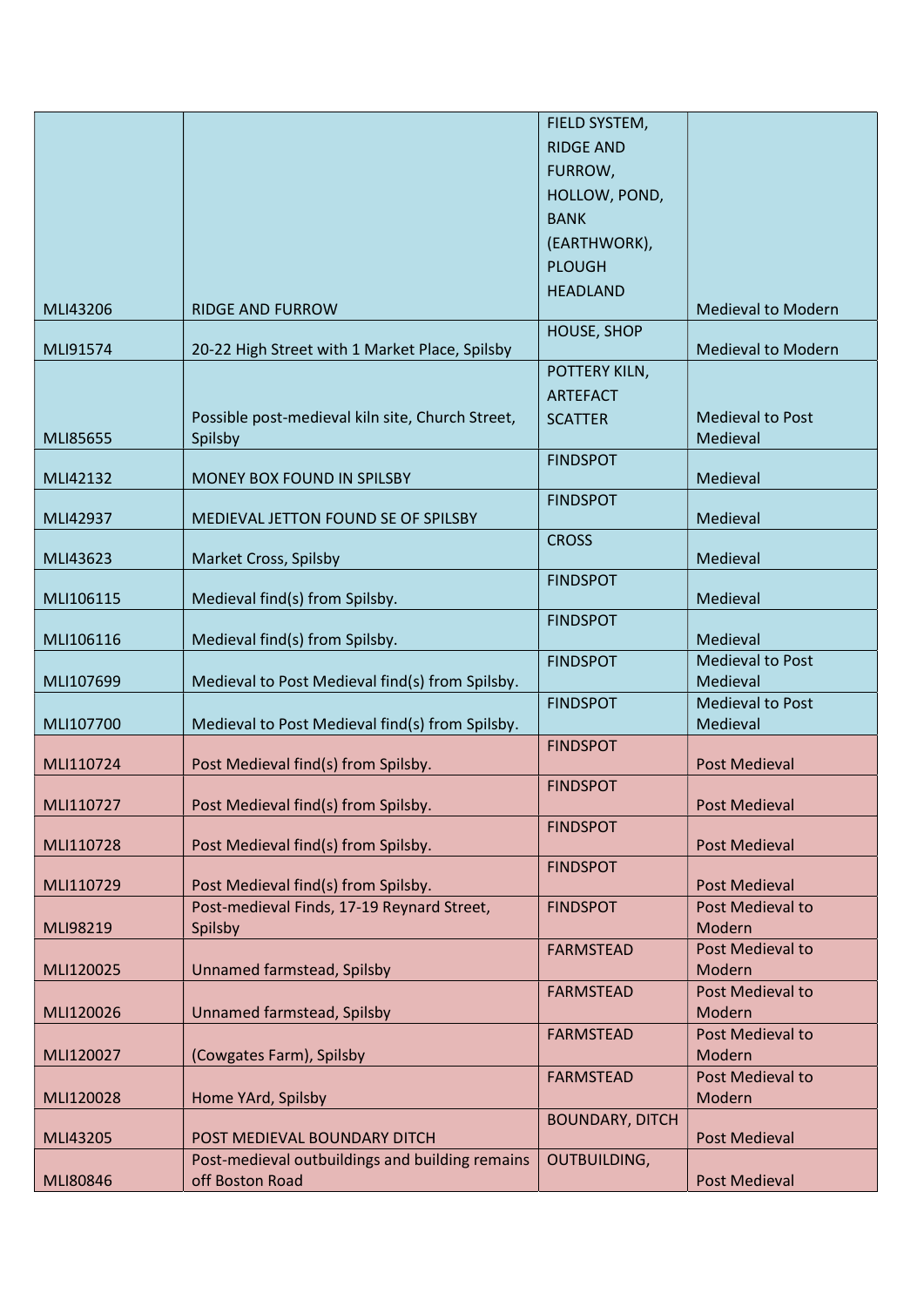| <b>ARTEFACT</b><br><b>SCATTER</b><br>MOUND, FIRING<br><b>RANGE</b><br>MLI80992<br>A Victorian rifle range, Spilsby<br><b>Post Medieval</b><br><b>ARTEFACT</b><br>Post-medieval artefact scatter, off Post Office<br><b>SCATTER</b><br>MLI81816<br><b>Post Medieval</b><br>Lane<br>Early post-medieval rubbish pits, off Post Office<br>PIT, RUBBISH PIT<br><b>Post Medieval</b><br>MLI81817<br>Lane<br><b>INDUSTRIAL SITE,</b><br>WELL, PIT, POST<br>Post-medieval industrial activity, off Post Office<br><b>HOLE</b><br>MLI81818<br><b>Post Medieval</b><br>Lane<br><b>GREAT HOUSE,</b><br><b>COUNTRY HOUSE,</b><br><b>FORMAL GARDEN,</b><br>Eresby Hall: a post-medieval house and gardens,<br><b>GATE PIER, PARK</b><br>MLI82229<br><b>Post Medieval</b><br>Spilsby<br><b>TENNIS COURT</b><br>MLI116109<br>Probable Tennis Lawn, Vale Road, Spilsby<br><b>Post Medieval</b><br>HOUSE, STABLE,<br>HOUSE,<br>Post Medieval to<br><b>FARMSTEAD</b><br>MLI82230<br>Eresby House, Boston Road, Spilsby<br>Modern<br><b>GATE PIER</b><br>Post Medieval to<br>MLI85104<br>Gatepier at Eresby House, Boston Road, Spilsby<br>Modern<br><b>WELL, RUBBISH</b><br>Post-medieval features on land at the New<br>Post Medieval to<br>PIT<br><b>MLI85654</b><br>Vicarge, Church Street, Spilsby<br>Modern<br>HOUSE, WELL<br>Post Medieval to<br>35 Queen Street, Spilsby<br>Modern<br>MLI91557<br>Post Medieval to<br><b>HOUSE</b><br>2-4 Queen Street, Spilsby<br>Modern<br>MLI91558<br><b>HOUSE</b><br>Post Medieval to<br>MLI91561<br>12 Church Street, Spilsby<br>Modern<br><b>HOUSE</b><br>Post Medieval to<br>14 Church Street, Spilsby<br>Modern<br>MLI91562<br><b>COURT HOUSE,</b><br>THEATRE, POLICE<br>Post Medieval to<br><b>STATION</b><br>MLI91563<br><b>Spilsby Theatre</b><br>Modern<br>Post Medieval to<br><b>VICARAGE</b><br>The Vicarage, Church Street, Spilsby<br>Modern<br>MLI91564<br>Post Medieval to<br><b>HOTEL</b><br>The White Hart Hotel, Spilsby<br>Modern<br>MLI91565<br>Post Medieval to<br><b>MANSE, HOUSE</b><br>1 Halton Road, Spilsby<br>MLI91566<br>Modern |  | <b>BUILDING,</b> |  |
|--------------------------------------------------------------------------------------------------------------------------------------------------------------------------------------------------------------------------------------------------------------------------------------------------------------------------------------------------------------------------------------------------------------------------------------------------------------------------------------------------------------------------------------------------------------------------------------------------------------------------------------------------------------------------------------------------------------------------------------------------------------------------------------------------------------------------------------------------------------------------------------------------------------------------------------------------------------------------------------------------------------------------------------------------------------------------------------------------------------------------------------------------------------------------------------------------------------------------------------------------------------------------------------------------------------------------------------------------------------------------------------------------------------------------------------------------------------------------------------------------------------------------------------------------------------------------------------------------------------------------------------------------------------------------------------------------------------------------------------------------------------------------------------------------------------------------------------------------------------------------------------------------------------------------------------------------------------------------------------------------------------------------------------------------------------------------------------|--|------------------|--|
|                                                                                                                                                                                                                                                                                                                                                                                                                                                                                                                                                                                                                                                                                                                                                                                                                                                                                                                                                                                                                                                                                                                                                                                                                                                                                                                                                                                                                                                                                                                                                                                                                                                                                                                                                                                                                                                                                                                                                                                                                                                                                      |  |                  |  |
|                                                                                                                                                                                                                                                                                                                                                                                                                                                                                                                                                                                                                                                                                                                                                                                                                                                                                                                                                                                                                                                                                                                                                                                                                                                                                                                                                                                                                                                                                                                                                                                                                                                                                                                                                                                                                                                                                                                                                                                                                                                                                      |  |                  |  |
|                                                                                                                                                                                                                                                                                                                                                                                                                                                                                                                                                                                                                                                                                                                                                                                                                                                                                                                                                                                                                                                                                                                                                                                                                                                                                                                                                                                                                                                                                                                                                                                                                                                                                                                                                                                                                                                                                                                                                                                                                                                                                      |  |                  |  |
|                                                                                                                                                                                                                                                                                                                                                                                                                                                                                                                                                                                                                                                                                                                                                                                                                                                                                                                                                                                                                                                                                                                                                                                                                                                                                                                                                                                                                                                                                                                                                                                                                                                                                                                                                                                                                                                                                                                                                                                                                                                                                      |  |                  |  |
|                                                                                                                                                                                                                                                                                                                                                                                                                                                                                                                                                                                                                                                                                                                                                                                                                                                                                                                                                                                                                                                                                                                                                                                                                                                                                                                                                                                                                                                                                                                                                                                                                                                                                                                                                                                                                                                                                                                                                                                                                                                                                      |  |                  |  |
|                                                                                                                                                                                                                                                                                                                                                                                                                                                                                                                                                                                                                                                                                                                                                                                                                                                                                                                                                                                                                                                                                                                                                                                                                                                                                                                                                                                                                                                                                                                                                                                                                                                                                                                                                                                                                                                                                                                                                                                                                                                                                      |  |                  |  |
|                                                                                                                                                                                                                                                                                                                                                                                                                                                                                                                                                                                                                                                                                                                                                                                                                                                                                                                                                                                                                                                                                                                                                                                                                                                                                                                                                                                                                                                                                                                                                                                                                                                                                                                                                                                                                                                                                                                                                                                                                                                                                      |  |                  |  |
|                                                                                                                                                                                                                                                                                                                                                                                                                                                                                                                                                                                                                                                                                                                                                                                                                                                                                                                                                                                                                                                                                                                                                                                                                                                                                                                                                                                                                                                                                                                                                                                                                                                                                                                                                                                                                                                                                                                                                                                                                                                                                      |  |                  |  |
|                                                                                                                                                                                                                                                                                                                                                                                                                                                                                                                                                                                                                                                                                                                                                                                                                                                                                                                                                                                                                                                                                                                                                                                                                                                                                                                                                                                                                                                                                                                                                                                                                                                                                                                                                                                                                                                                                                                                                                                                                                                                                      |  |                  |  |
|                                                                                                                                                                                                                                                                                                                                                                                                                                                                                                                                                                                                                                                                                                                                                                                                                                                                                                                                                                                                                                                                                                                                                                                                                                                                                                                                                                                                                                                                                                                                                                                                                                                                                                                                                                                                                                                                                                                                                                                                                                                                                      |  |                  |  |
|                                                                                                                                                                                                                                                                                                                                                                                                                                                                                                                                                                                                                                                                                                                                                                                                                                                                                                                                                                                                                                                                                                                                                                                                                                                                                                                                                                                                                                                                                                                                                                                                                                                                                                                                                                                                                                                                                                                                                                                                                                                                                      |  |                  |  |
|                                                                                                                                                                                                                                                                                                                                                                                                                                                                                                                                                                                                                                                                                                                                                                                                                                                                                                                                                                                                                                                                                                                                                                                                                                                                                                                                                                                                                                                                                                                                                                                                                                                                                                                                                                                                                                                                                                                                                                                                                                                                                      |  |                  |  |
|                                                                                                                                                                                                                                                                                                                                                                                                                                                                                                                                                                                                                                                                                                                                                                                                                                                                                                                                                                                                                                                                                                                                                                                                                                                                                                                                                                                                                                                                                                                                                                                                                                                                                                                                                                                                                                                                                                                                                                                                                                                                                      |  |                  |  |
|                                                                                                                                                                                                                                                                                                                                                                                                                                                                                                                                                                                                                                                                                                                                                                                                                                                                                                                                                                                                                                                                                                                                                                                                                                                                                                                                                                                                                                                                                                                                                                                                                                                                                                                                                                                                                                                                                                                                                                                                                                                                                      |  |                  |  |
|                                                                                                                                                                                                                                                                                                                                                                                                                                                                                                                                                                                                                                                                                                                                                                                                                                                                                                                                                                                                                                                                                                                                                                                                                                                                                                                                                                                                                                                                                                                                                                                                                                                                                                                                                                                                                                                                                                                                                                                                                                                                                      |  |                  |  |
|                                                                                                                                                                                                                                                                                                                                                                                                                                                                                                                                                                                                                                                                                                                                                                                                                                                                                                                                                                                                                                                                                                                                                                                                                                                                                                                                                                                                                                                                                                                                                                                                                                                                                                                                                                                                                                                                                                                                                                                                                                                                                      |  |                  |  |
|                                                                                                                                                                                                                                                                                                                                                                                                                                                                                                                                                                                                                                                                                                                                                                                                                                                                                                                                                                                                                                                                                                                                                                                                                                                                                                                                                                                                                                                                                                                                                                                                                                                                                                                                                                                                                                                                                                                                                                                                                                                                                      |  |                  |  |
|                                                                                                                                                                                                                                                                                                                                                                                                                                                                                                                                                                                                                                                                                                                                                                                                                                                                                                                                                                                                                                                                                                                                                                                                                                                                                                                                                                                                                                                                                                                                                                                                                                                                                                                                                                                                                                                                                                                                                                                                                                                                                      |  |                  |  |
|                                                                                                                                                                                                                                                                                                                                                                                                                                                                                                                                                                                                                                                                                                                                                                                                                                                                                                                                                                                                                                                                                                                                                                                                                                                                                                                                                                                                                                                                                                                                                                                                                                                                                                                                                                                                                                                                                                                                                                                                                                                                                      |  |                  |  |
|                                                                                                                                                                                                                                                                                                                                                                                                                                                                                                                                                                                                                                                                                                                                                                                                                                                                                                                                                                                                                                                                                                                                                                                                                                                                                                                                                                                                                                                                                                                                                                                                                                                                                                                                                                                                                                                                                                                                                                                                                                                                                      |  |                  |  |
|                                                                                                                                                                                                                                                                                                                                                                                                                                                                                                                                                                                                                                                                                                                                                                                                                                                                                                                                                                                                                                                                                                                                                                                                                                                                                                                                                                                                                                                                                                                                                                                                                                                                                                                                                                                                                                                                                                                                                                                                                                                                                      |  |                  |  |
|                                                                                                                                                                                                                                                                                                                                                                                                                                                                                                                                                                                                                                                                                                                                                                                                                                                                                                                                                                                                                                                                                                                                                                                                                                                                                                                                                                                                                                                                                                                                                                                                                                                                                                                                                                                                                                                                                                                                                                                                                                                                                      |  |                  |  |
|                                                                                                                                                                                                                                                                                                                                                                                                                                                                                                                                                                                                                                                                                                                                                                                                                                                                                                                                                                                                                                                                                                                                                                                                                                                                                                                                                                                                                                                                                                                                                                                                                                                                                                                                                                                                                                                                                                                                                                                                                                                                                      |  |                  |  |
|                                                                                                                                                                                                                                                                                                                                                                                                                                                                                                                                                                                                                                                                                                                                                                                                                                                                                                                                                                                                                                                                                                                                                                                                                                                                                                                                                                                                                                                                                                                                                                                                                                                                                                                                                                                                                                                                                                                                                                                                                                                                                      |  |                  |  |
|                                                                                                                                                                                                                                                                                                                                                                                                                                                                                                                                                                                                                                                                                                                                                                                                                                                                                                                                                                                                                                                                                                                                                                                                                                                                                                                                                                                                                                                                                                                                                                                                                                                                                                                                                                                                                                                                                                                                                                                                                                                                                      |  |                  |  |
|                                                                                                                                                                                                                                                                                                                                                                                                                                                                                                                                                                                                                                                                                                                                                                                                                                                                                                                                                                                                                                                                                                                                                                                                                                                                                                                                                                                                                                                                                                                                                                                                                                                                                                                                                                                                                                                                                                                                                                                                                                                                                      |  |                  |  |
|                                                                                                                                                                                                                                                                                                                                                                                                                                                                                                                                                                                                                                                                                                                                                                                                                                                                                                                                                                                                                                                                                                                                                                                                                                                                                                                                                                                                                                                                                                                                                                                                                                                                                                                                                                                                                                                                                                                                                                                                                                                                                      |  |                  |  |
|                                                                                                                                                                                                                                                                                                                                                                                                                                                                                                                                                                                                                                                                                                                                                                                                                                                                                                                                                                                                                                                                                                                                                                                                                                                                                                                                                                                                                                                                                                                                                                                                                                                                                                                                                                                                                                                                                                                                                                                                                                                                                      |  |                  |  |
|                                                                                                                                                                                                                                                                                                                                                                                                                                                                                                                                                                                                                                                                                                                                                                                                                                                                                                                                                                                                                                                                                                                                                                                                                                                                                                                                                                                                                                                                                                                                                                                                                                                                                                                                                                                                                                                                                                                                                                                                                                                                                      |  |                  |  |
|                                                                                                                                                                                                                                                                                                                                                                                                                                                                                                                                                                                                                                                                                                                                                                                                                                                                                                                                                                                                                                                                                                                                                                                                                                                                                                                                                                                                                                                                                                                                                                                                                                                                                                                                                                                                                                                                                                                                                                                                                                                                                      |  |                  |  |
|                                                                                                                                                                                                                                                                                                                                                                                                                                                                                                                                                                                                                                                                                                                                                                                                                                                                                                                                                                                                                                                                                                                                                                                                                                                                                                                                                                                                                                                                                                                                                                                                                                                                                                                                                                                                                                                                                                                                                                                                                                                                                      |  |                  |  |
|                                                                                                                                                                                                                                                                                                                                                                                                                                                                                                                                                                                                                                                                                                                                                                                                                                                                                                                                                                                                                                                                                                                                                                                                                                                                                                                                                                                                                                                                                                                                                                                                                                                                                                                                                                                                                                                                                                                                                                                                                                                                                      |  |                  |  |
|                                                                                                                                                                                                                                                                                                                                                                                                                                                                                                                                                                                                                                                                                                                                                                                                                                                                                                                                                                                                                                                                                                                                                                                                                                                                                                                                                                                                                                                                                                                                                                                                                                                                                                                                                                                                                                                                                                                                                                                                                                                                                      |  |                  |  |
|                                                                                                                                                                                                                                                                                                                                                                                                                                                                                                                                                                                                                                                                                                                                                                                                                                                                                                                                                                                                                                                                                                                                                                                                                                                                                                                                                                                                                                                                                                                                                                                                                                                                                                                                                                                                                                                                                                                                                                                                                                                                                      |  |                  |  |
|                                                                                                                                                                                                                                                                                                                                                                                                                                                                                                                                                                                                                                                                                                                                                                                                                                                                                                                                                                                                                                                                                                                                                                                                                                                                                                                                                                                                                                                                                                                                                                                                                                                                                                                                                                                                                                                                                                                                                                                                                                                                                      |  |                  |  |
|                                                                                                                                                                                                                                                                                                                                                                                                                                                                                                                                                                                                                                                                                                                                                                                                                                                                                                                                                                                                                                                                                                                                                                                                                                                                                                                                                                                                                                                                                                                                                                                                                                                                                                                                                                                                                                                                                                                                                                                                                                                                                      |  |                  |  |
|                                                                                                                                                                                                                                                                                                                                                                                                                                                                                                                                                                                                                                                                                                                                                                                                                                                                                                                                                                                                                                                                                                                                                                                                                                                                                                                                                                                                                                                                                                                                                                                                                                                                                                                                                                                                                                                                                                                                                                                                                                                                                      |  |                  |  |
|                                                                                                                                                                                                                                                                                                                                                                                                                                                                                                                                                                                                                                                                                                                                                                                                                                                                                                                                                                                                                                                                                                                                                                                                                                                                                                                                                                                                                                                                                                                                                                                                                                                                                                                                                                                                                                                                                                                                                                                                                                                                                      |  |                  |  |
|                                                                                                                                                                                                                                                                                                                                                                                                                                                                                                                                                                                                                                                                                                                                                                                                                                                                                                                                                                                                                                                                                                                                                                                                                                                                                                                                                                                                                                                                                                                                                                                                                                                                                                                                                                                                                                                                                                                                                                                                                                                                                      |  |                  |  |
|                                                                                                                                                                                                                                                                                                                                                                                                                                                                                                                                                                                                                                                                                                                                                                                                                                                                                                                                                                                                                                                                                                                                                                                                                                                                                                                                                                                                                                                                                                                                                                                                                                                                                                                                                                                                                                                                                                                                                                                                                                                                                      |  |                  |  |
|                                                                                                                                                                                                                                                                                                                                                                                                                                                                                                                                                                                                                                                                                                                                                                                                                                                                                                                                                                                                                                                                                                                                                                                                                                                                                                                                                                                                                                                                                                                                                                                                                                                                                                                                                                                                                                                                                                                                                                                                                                                                                      |  |                  |  |
|                                                                                                                                                                                                                                                                                                                                                                                                                                                                                                                                                                                                                                                                                                                                                                                                                                                                                                                                                                                                                                                                                                                                                                                                                                                                                                                                                                                                                                                                                                                                                                                                                                                                                                                                                                                                                                                                                                                                                                                                                                                                                      |  |                  |  |
|                                                                                                                                                                                                                                                                                                                                                                                                                                                                                                                                                                                                                                                                                                                                                                                                                                                                                                                                                                                                                                                                                                                                                                                                                                                                                                                                                                                                                                                                                                                                                                                                                                                                                                                                                                                                                                                                                                                                                                                                                                                                                      |  |                  |  |
|                                                                                                                                                                                                                                                                                                                                                                                                                                                                                                                                                                                                                                                                                                                                                                                                                                                                                                                                                                                                                                                                                                                                                                                                                                                                                                                                                                                                                                                                                                                                                                                                                                                                                                                                                                                                                                                                                                                                                                                                                                                                                      |  |                  |  |
|                                                                                                                                                                                                                                                                                                                                                                                                                                                                                                                                                                                                                                                                                                                                                                                                                                                                                                                                                                                                                                                                                                                                                                                                                                                                                                                                                                                                                                                                                                                                                                                                                                                                                                                                                                                                                                                                                                                                                                                                                                                                                      |  |                  |  |
|                                                                                                                                                                                                                                                                                                                                                                                                                                                                                                                                                                                                                                                                                                                                                                                                                                                                                                                                                                                                                                                                                                                                                                                                                                                                                                                                                                                                                                                                                                                                                                                                                                                                                                                                                                                                                                                                                                                                                                                                                                                                                      |  |                  |  |
|                                                                                                                                                                                                                                                                                                                                                                                                                                                                                                                                                                                                                                                                                                                                                                                                                                                                                                                                                                                                                                                                                                                                                                                                                                                                                                                                                                                                                                                                                                                                                                                                                                                                                                                                                                                                                                                                                                                                                                                                                                                                                      |  |                  |  |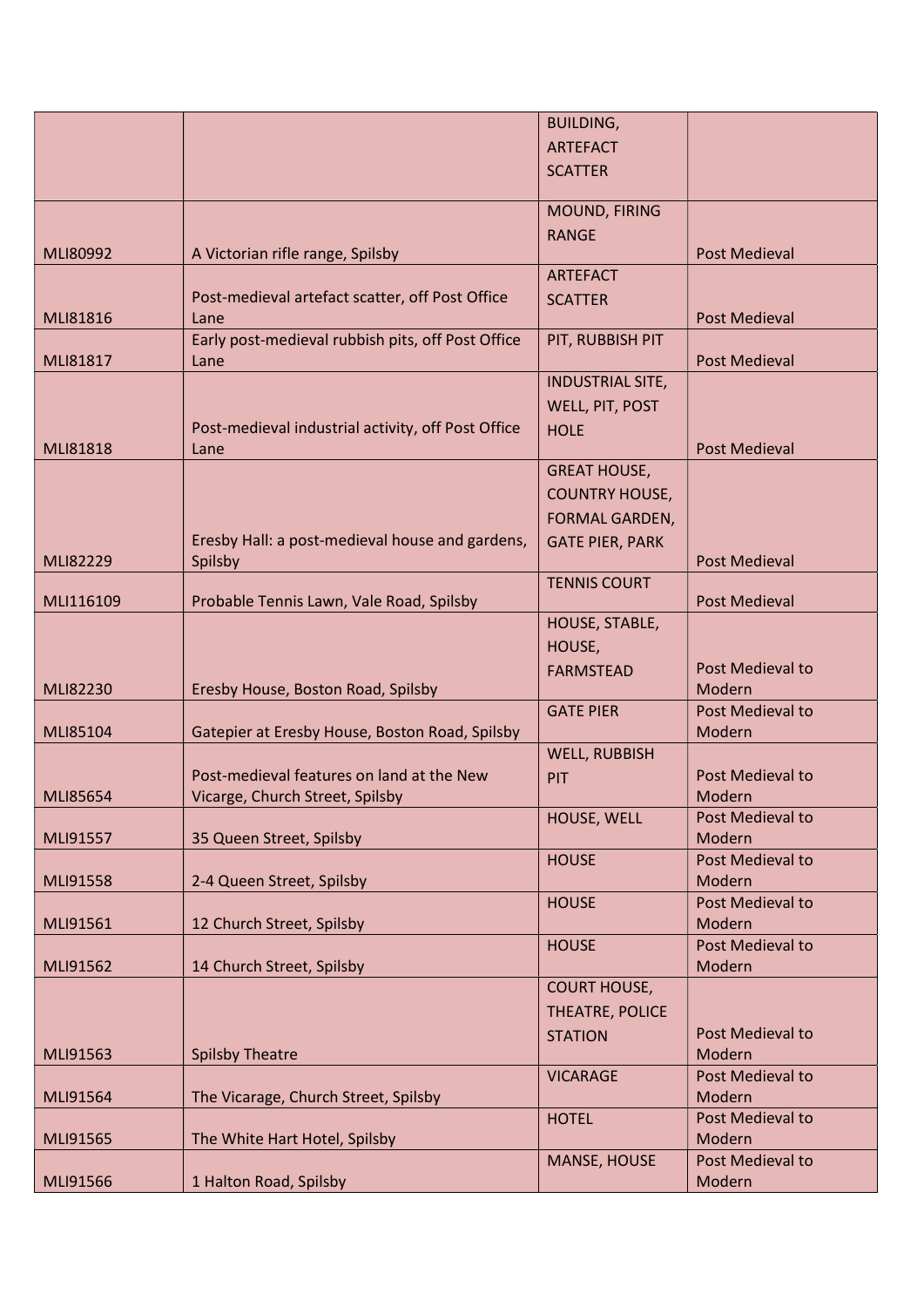|          |                                                  | <b>HOUSE</b>         | Post Medieval to |
|----------|--------------------------------------------------|----------------------|------------------|
| MLI91567 | 3 Halton Road, Spilsby                           |                      | Modern           |
|          |                                                  | <b>HOUSE</b>         | Post Medieval to |
| MLI91568 | 31 Halton Road, Spilsby                          |                      | Modern           |
|          |                                                  | <b>SHOP</b>          | Post Medieval to |
| MLI91569 | 1 High Street, Spilsby                           |                      | Modern           |
|          |                                                  | <b>SHOP</b>          | Post Medieval to |
| MLI91570 | 27 High Street, Spilsby                          |                      | Modern           |
|          |                                                  |                      | Post Medieval to |
|          |                                                  | <b>HOUSE</b>         |                  |
| MLI91571 | 47-49 High Street, Spilsby                       |                      | Modern           |
|          |                                                  | <b>MARKET HALL,</b>  |                  |
|          |                                                  | <b>GARAGE, SHOP</b>  | Post Medieval to |
| MLI91572 | Former Market Hall, Spilsby                      |                      | Modern           |
|          |                                                  | <b>OFFICE</b>        | Post Medieval to |
| MLI91573 | Wilsons offices, Spilsby                         |                      | Modern           |
|          | Statue to Sir John Franklin in the Market Place, | <b>STATUE</b>        | Post Medieval to |
| MLI91575 | Spilsby                                          |                      | Modern           |
|          |                                                  | <b>INN</b>           | Post Medieval to |
| MLI91576 | 10 Market Street, Spilsby                        |                      | Modern           |
|          |                                                  | <b>HOUSE, SHOP</b>   | Post Medieval to |
| MLI91577 | 12 Market Street, Spilsby                        |                      | Modern           |
|          |                                                  | <b>HOUSE, SHOP</b>   | Post Medieval to |
| MLI91578 | 18-22 Market Street, Spilsby                     |                      | Modern           |
|          |                                                  | <b>MANSE</b>         | Post Medieval to |
| MLI91580 | 24 Market Street, Spilsby                        |                      | Modern           |
|          |                                                  | <b>HOUSE</b>         | Post Medieval to |
| MLI91581 | 26-28 Market Street, Spilsby                     |                      | Modern           |
|          |                                                  | <b>HOUSE, OFFICE</b> | Post Medieval to |
| MLI91582 | 30 Market Street, Spilsby                        |                      | Modern           |
|          |                                                  |                      | Post Medieval to |
|          |                                                  | <b>HOUSE</b>         |                  |
| MLI91583 | 2-3 The Terrace, Spilsby                         |                      | Modern           |
|          |                                                  | <b>DRILL HALL,</b>   |                  |
|          |                                                  | <b>MEETING HALL</b>  | Post Medieval to |
| MLI91586 | Former drill hall, Spilsby                       |                      | Modern           |
|          |                                                  | <b>METHODIST</b>     |                  |
|          | Former Methodist Chapel, Wellington Yard,        | <b>CHAPEL, HOUSE</b> | Post Medieval to |
| MLI91588 | Spilsby                                          |                      | <b>Modern</b>    |
|          |                                                  | <b>GAS WORKS</b>     | Post Medieval to |
| MLI92068 | Gas works (former), Spilsby                      |                      | Modern           |
|          |                                                  | SCHOOL,              |                  |
|          |                                                  | <b>GRAMMAR</b>       |                  |
|          |                                                  | SCHOOL, SCHOOL       | Post Medieval to |
| MLI43218 | King Edward VI Grammar School, Spilsby           |                      | Modern           |
|          |                                                  | CONGREGATIONAL       |                  |
|          |                                                  | CHAPEL,              |                  |
|          |                                                  |                      |                  |
|          |                                                  | <b>FREEMASONS</b>    |                  |
|          |                                                  | HALL, GARAGE,        |                  |
|          |                                                  | <b>SHOP</b>          | Post Medieval to |
| MLI99073 | Independent Chapel, Spilsby                      |                      | Modern           |
| MLI91579 | Methodist Church, Spilsby                        | <b>METHODIST</b>     | Post Medieval to |